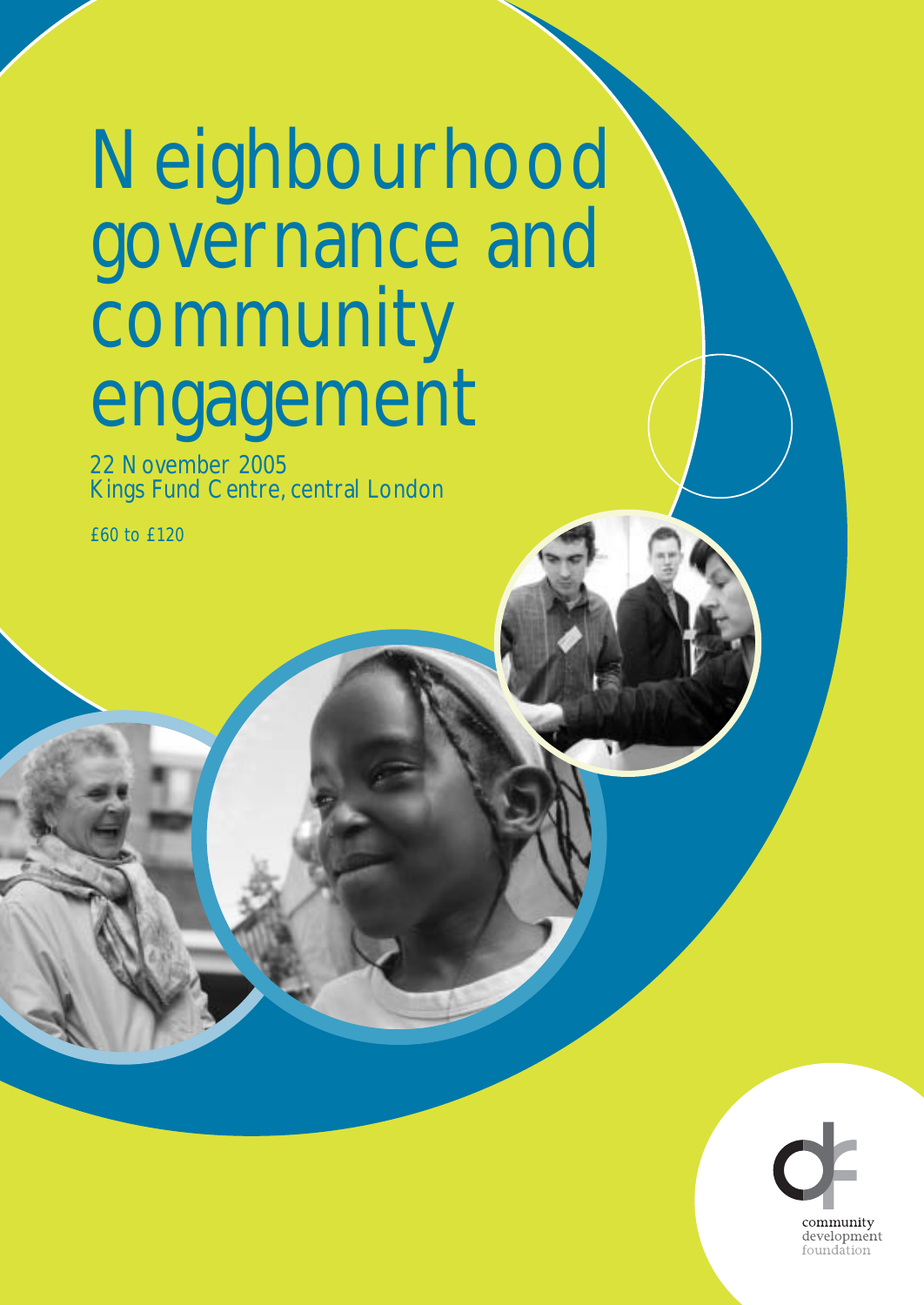The government is proposing 'neighbourhood arrangements' and a neighbourhood charter, as part of the process of 'putting power into the hands of the community'. How will this mesh with other policies promoting community engagement and capacity building? What are the realities of making local democracy work, with varying structures designed to give decision-making influence or powers to residents?

Much of the discussion about this unfolding agenda has focused on local authorities and councillors. But the potential role of community groups and organisations, neighbourhood forums and committees, has to be clarified if participative democracy is to function at the local level.Which services are appropriate for decision-making in neighbourhoods, and which are appropriate for formal influence? How will the neighbourhood be

defined? How will we deal with conflict in the definition of problems within and between neighbourhoods?

This national conference will explore how people in local communities can play their part in effective neighbourhood governance. It will include the opportunity to participate in the Neighbourhood Governance Game which has been designed to help people explore these issues.

The event will be chaired by Carol Hayden,Associate Director, Shared Intelligence. Speakers include Charles Woodd from the Civil Renewal Unit of the Home Office, providing a government perspective on the community sector's role in neighbourhood governance; and Susie Hay, regeneration and participation consultant, who will discuss the importance of informal networking at local level.A research perspective will be provided by Paul Hilder from the Young Foundation and Paul Skidmore from Demos.A panel including representatives of local organisations will contribute to a discussion in the concluding session.

> This conference has been organised by Local Level, www.locallevel.org.uk for Community Development Foundation www.cdf.org.uk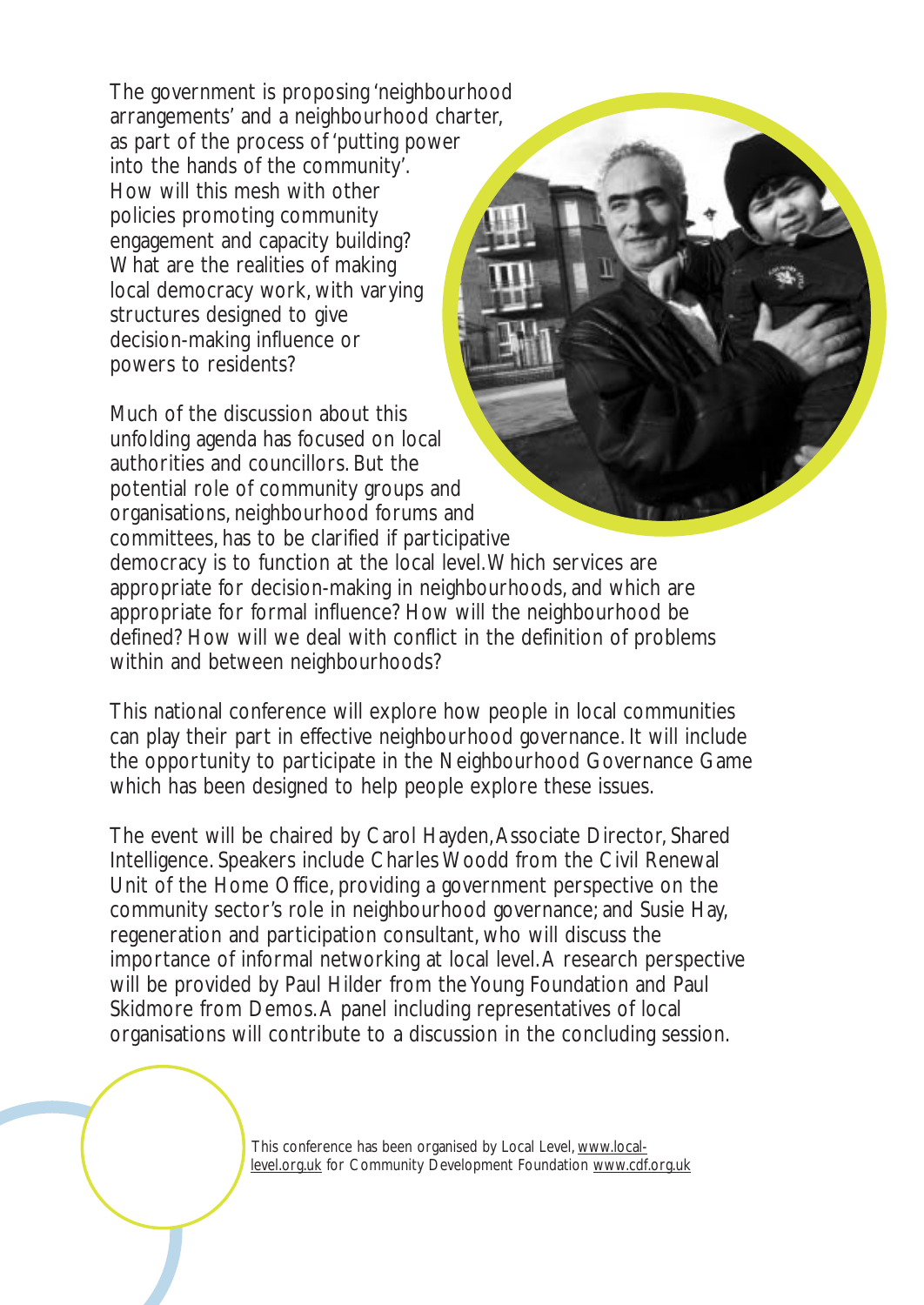## Programme

| 10.00 | Coffee and registration                                                                                                | 14.45                                                                                                                                               | Informal networking and<br>neighbourhood governance                                                                                  |
|-------|------------------------------------------------------------------------------------------------------------------------|-----------------------------------------------------------------------------------------------------------------------------------------------------|--------------------------------------------------------------------------------------------------------------------------------------|
| 10.20 | Welcome<br>Chair, Carol Hayden,<br><b>Shared Intelligence</b>                                                          |                                                                                                                                                     | <b>Susie Hay, shortwork</b>                                                                                                          |
|       |                                                                                                                        | 15.15                                                                                                                                               | <b>Refreshments</b>                                                                                                                  |
| 10.30 | Neighbourhood governance<br>and the community sector                                                                   |                                                                                                                                                     |                                                                                                                                      |
|       | <b>Charles Woodd,</b><br>Civil Renewal Unit,<br>The Home Office                                                        | 15.40                                                                                                                                               | <b>Panel discussion</b>                                                                                                              |
|       |                                                                                                                        | 16.10                                                                                                                                               | Concluding remarks                                                                                                                   |
| 11.00 | The Neighbourhood<br><b>Governance Game</b><br><b>David Wilcox, Partnerships</b>                                       |                                                                                                                                                     | Chair, Carol Hayden,<br><b>Shared Intelligence</b>                                                                                   |
|       | <b>Online Drew Mackie,</b><br><b>Drew Mackie Associates</b>                                                            | 16.15                                                                                                                                               | <b>Conference closes</b>                                                                                                             |
|       | Refreshments will be available<br>during this session                                                                  |                                                                                                                                                     |                                                                                                                                      |
| 12.45 | Lunch                                                                                                                  |                                                                                                                                                     |                                                                                                                                      |
|       |                                                                                                                        |                                                                                                                                                     | Please note: This programme is provided in good faith and all of<br>the listed speakers have confirmed their intention to contribute |
| 13.45 | The research perspective                                                                                               | to the event. However the organisers reserve the right to make<br>changes to the programme if it becomes unavoidable or is<br>considered necessary. |                                                                                                                                      |
|       | Seeing the wood for the trees:<br>the Transforming<br>Neighbourhoods programme<br>Paul Hilder,<br>The Young Foundation |                                                                                                                                                     |                                                                                                                                      |
|       | Understanding the benefits<br>of community participation<br><b>Paul Skidmore, Demos</b>                                |                                                                                                                                                     |                                                                                                                                      |
|       | <b>Discussion</b>                                                                                                      |                                                                                                                                                     | www.cdf.org.uk                                                                                                                       |